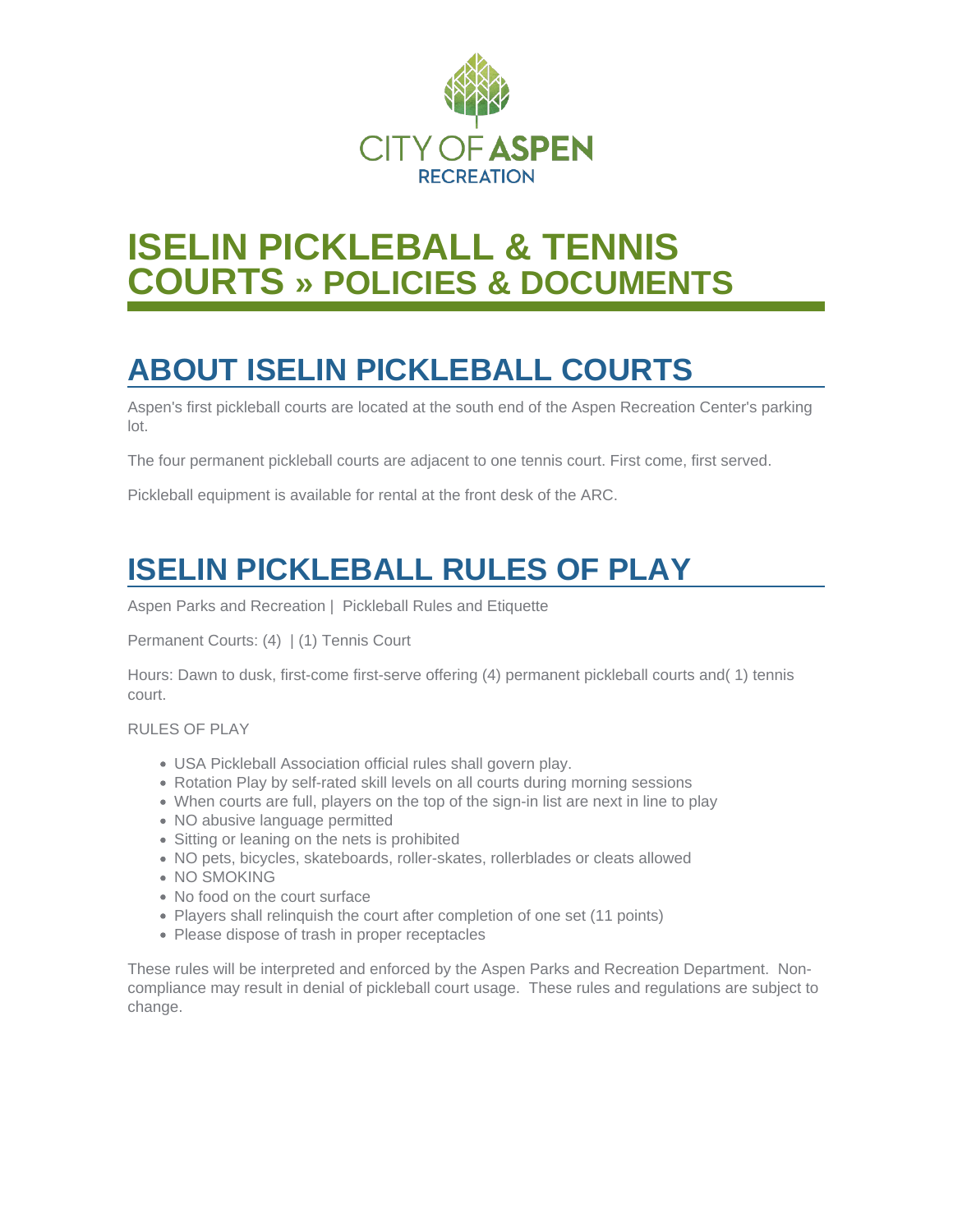USA Pickleball Association rules may be found at [aspenrecreation.com/pickleball](http://aspenrecreation.com/pickleball)

#### Pickleball Rules Pickleball Rules >

## COVENANT NOT TO SUE AND ASSUMPTION OF RISK

Please read carefully before signing. This is a legally binding agreement.

Through your purchase of the activities and use of the facilities as referenced herein, you agree to all the terms and conditions contained herein and give up your right to bring a course of action to recover compensation or obtaining any remedy for any injury to yourself of your property or for your death, however caused, arising out of your participation in the activities referenced herein or in use of City of Aspen facilities, now or anytime in the future.

#### Acknowledgement of Risk

I hereby acknowledge and agree that the activities referenced herein and the use of associated City facilities for those activities has inherent risks, including the risk of serious injury, paralysis and death. I have full knowledge of the nature and extent of all risks associated with my use and participation of the activities referenced herein and the use of City owned facilities.

#### Release/Indemnification

In consideration of my participation in the activities referenced herein and the use of City owned facilities, I, the subscribing user and participant, agree to release and on behalf of myself, my heirs, representatives, executors, administrators and assigns HEREBY DO RELEASE, the City of Aspen, its officers, agents, sponsors and employees from cause of action, claims, or demands of any nature whatsoever, including, but not limited to, a claim of negligence, which I, my heirs, representatives, executors, administrators and assigns may now have, or have in the future on account of personal injury, property damage, illness, death or accident of any kind, arising out of or in any way related to my participation in the activities referenced herein or in the use of City owned facilities, whether that participation or use is supervised or unsupervised, however the injury of damage caused, including, but not limited to, the negligence of the City of Aspen, its officers, agents and employees. In consideration of my participation and use of City owned facilities, I ,the subscribing user and participant, agree to indemnify and hold harmless the City of Aspen, its officers, agents and employees from any and all causes of action, claims, demands, losses or costs of any nature whatever arising out of or in any way related to my participation or use of City owned facilities. The terms of this Agreement shall be in full force and effect on the date hereof, the date(s) upon which I participate in the activities referenced herein, and on any other occasion when I may participate or use City owned facilities to participate in the activities referenced herein.

## DEPARTMENT VISION & PHILOSOPHY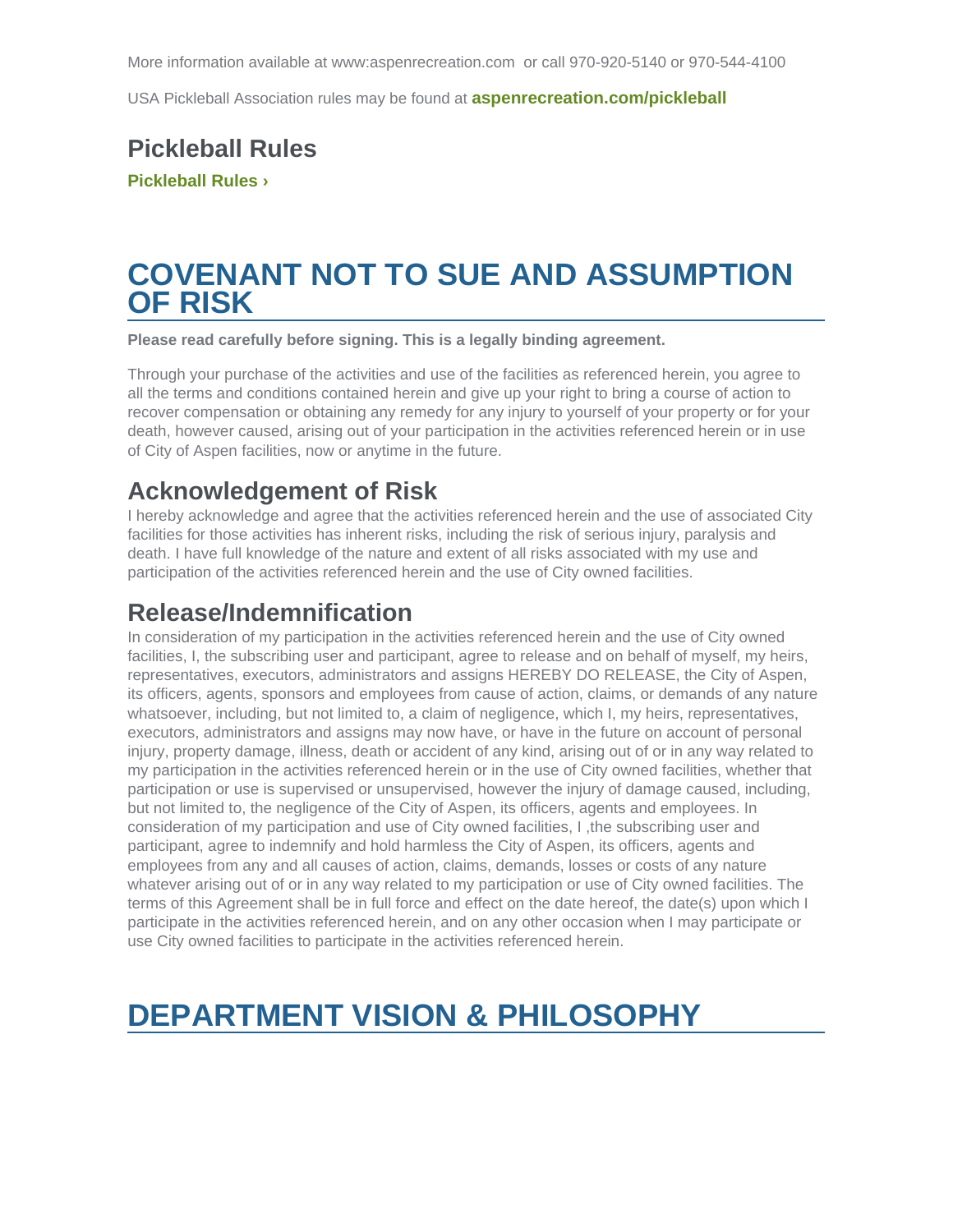### **Vision**

To preserve, enhance and provide access to our recreational facilities, parks, open space and trails.

## **Philosophy**

Scenic views of the natural environment are one of the community's greatest assets and the reason many people choose to visit or make the Aspen area their home. Maintaining and improving easy access to public lands throughout the UGB is equally important.

The City and County have made great strides in the acquisition of open space during the last 40 years. The further acquisition of open space parcels should focus on wildlife habitat, the protection of scenic resources, trail connectivity and recreational uses.

The City and County have dramatically expanded the regional trails network in recent decades. Further trail development should focus on connections between existing trails to further improve this outstanding network for the purpose of supporting an outdoor lifestyle, easy access to outlying public lands and to provide increased opportunities for the use of trails by commuters in both summer and winter.

The City's recreation programs and facilities have become a valuable asset for year-round residents as well as building on the community's reputation as a center for high quality recreation. These programs and facilities must be constantly reassessed and revitalized in order to maintain one of the most valued features of the Aspen area.

## **PARENTAL ACKNOWLEDGEMENT AND CONSENT**

#### **Parental Acknowledgement and Consent**

In the event that the User of said activities and the associated City facilities is under 18 years of age, I hereby represent that I am legally appointed or natural guardian of the participant as herein subscribed and that he or she is participating thusly with my full knowledge and consent; and that I join in the execution of the above Acknowledgements of Risk and Releases and Indemnifications and agree to the terms thereof and do hereby bind myself, my heirs, executors, personal representatives and assigns.

## **Hospital and Medical Release**

As parent or legal guardian of the minor participant, I DO HEREBY CONSENT to the giving of emergency medical care or treatment of my son or daughter by any professional medical nursing staff of the Aspen Valley Hospital, or any other hospital, or any licensed physician, which in their judgment is required in case of accident or medical emergency incurred during said minor's participation of use of City owned facilities.

# **PRIVACY AND COOKIES POLICY**

Collecting your personal information helps the Aspen Parks & Recreation Department (APR) to better understand what you need from us. We use your information to: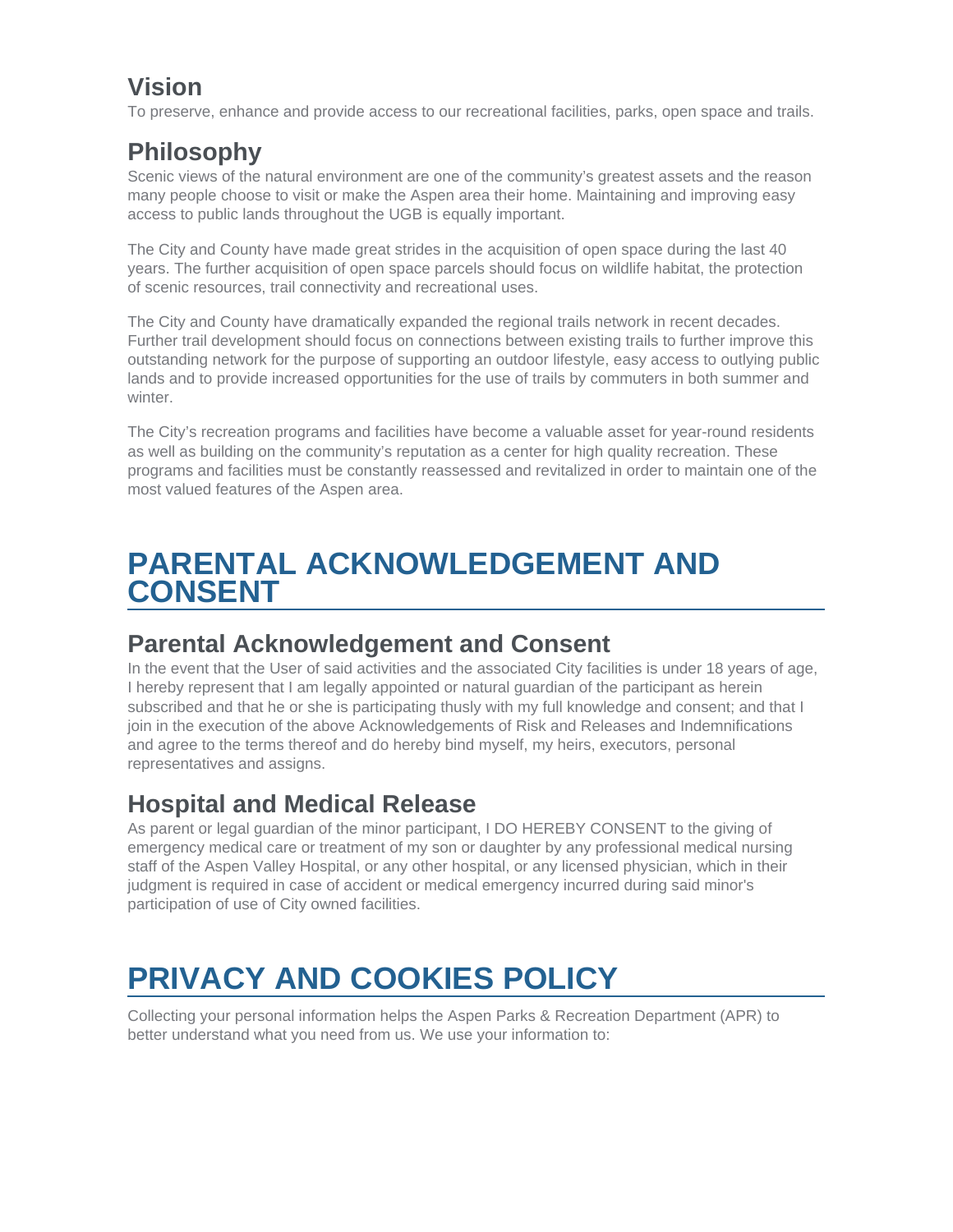- Manage and improve the Website.
- Personalize our services to you.
- Administer and operate your account.
- Process your orders.
- Tell you about important changes to the Website and our services.
- Understand your shopping behaviour to develop and improve our products and services.
- Manage promotions, competitions, customer surveys and questionnaires.
- Check and verify your identity, and prevent or detect crime.

We may share your personal information across the Aspen Parks & Recreation Department (APR) so we can provide you with relevant products and services.

Your personal information is safe with us and will never be released to companies or organizations outside of APR.

We may use and share anonymised information outside of APR. However, we would like to reassure you that this never includes your personal information.

AspenRecreation.com ("the Website"), and AspenParks.com, AspenGolf.com, AspenIce.org, and/or AspenParksandRec.com, etc. ("the Portals") are owned and operated by The Aspen Parks & Recreation Department (APR) of the City of Aspen, located in Aspen, Colorado. This policy, together with our Terms and Conditions, explain how APR may use information we collect about you, as well as your rights over any personal information we hold about you. Please read this policy and our Terms and Conditions carefully; by accessing the Website you confirm to have understood and agreed to them.

#### **Information we collect about you**

We collect information about you when you:

- Visit the Website, and other sites accessible from the Website.
- Register with and/or buy any passes, classes, events, products or services on the Website.
- Take part in promotions, competitions, customer surveys and questionnaires.
- Contact us eg in writing, call customer services.

We may supplement the information we collect about you with information we receive from other sources eg public registers such as the electoral roll. This allows us to assess the accuracy of the information we hold about you in order to send you relevant offers and information.

#### **Using your information**

Collecting your personal information helps APR to better understand what you need from us. We use your information to:

- Manage and improve the Website.
- Personalize our services to you.
- Administer and operate your account.
- Process your orders.
- Tell you about important changes to the Website and our services.
- Understand your shopping behaviour to develop and improve our products and services.
- Manage promotions, competitions, customer surveys and questionnaires.

We may share your personal information across the APR Department so that we can provide you with relevant products and services. Your personal information is safe with us and will never be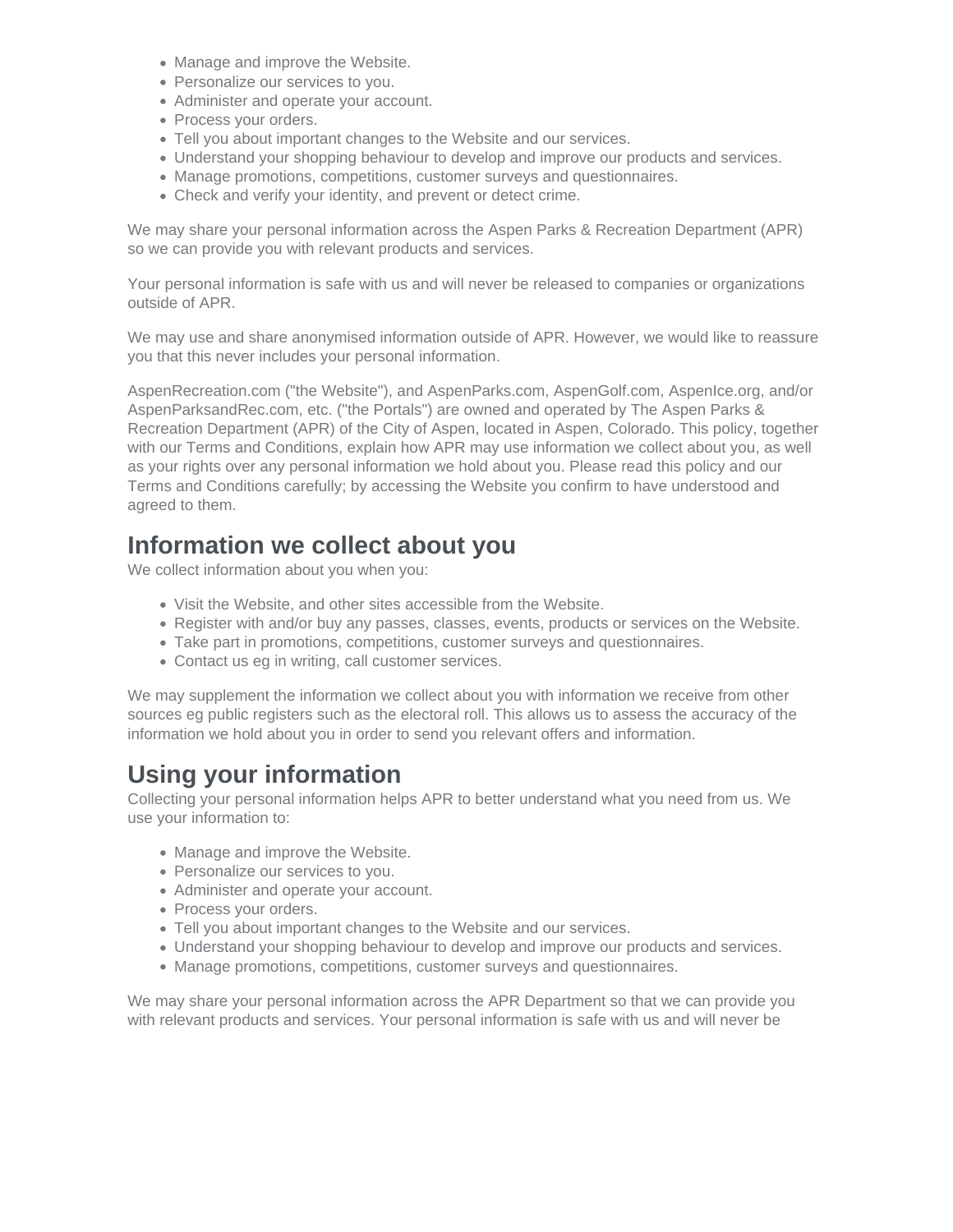released to companies outside of APR.

We may use and share anonymised information outside of APR. However, we would like to reassure you that this never includes your personal information.

### **Fun Pass (Membership Card) information**

We access the information recorded through the use of your Fun Pass (Membership Card) to help us improve our service to you and to make our communications more relevant.

### **Marketing and research**

If you agree, we may contact you:

- With offers and information about APR products or services
- With offers and information about APR partners' products or services
- For customer research eg to help improve our services

Of course, the choice is entirely yours, but if you say you do not want to receive marketing information from us this will prevent you from receiving great offers or promotions that may be of interest to you.

When you register online you can access a "Contact Preferences" page that allows you to tailor our communications to your preferences. To change your contact preferences simply click "Your Account" in the top frame and click "Your Contact Preferences". If you do not want to receive communications from us, select your choices by using the boxes available on that page.

We like to hear your views to help us improve our service. From time to time, we may contact you to ask your opinions. Again, if you do not want to be contacted for this purpose, make your choice on the "Contact Preferences" page.

#### **Cookies**

In order to comply with new rules, we use a system of classifying the different types of cookies which we use on the Website. The classification explains more about which cookies we use, why we use them, and the functionality you will lose if you decide you don't want to have them on your device. Please be reassured that we are always working on privacy and cookie-related improvements to the Website.

#### **What is a cookie?**

Cookies are text files containing small amounts of information which are downloaded to your personal computer, mobile or other device when you visit a website. Cookies are then sent back to the originating website on each subsequent visit, or to another website that recognizes that cookie. Cookies are useful because they allow a website to recognize a user's device.

**Persistent Cookies** - These cookies remain on a user's device for the period of time specified in the cookie. They are activated each time that the user visits the website that created that particular cookie.

**Session Cookies** - these cookies allow website operators to link the actions of a user during a browser session. A browser session starts when a user opens the browser window and finishes when they close the browser window. Session cookies are created temporarily. Once you close the browser, all session cookies are deleted.

Cookies do lots of different jobs, like letting you navigate between pages efficiently, remembering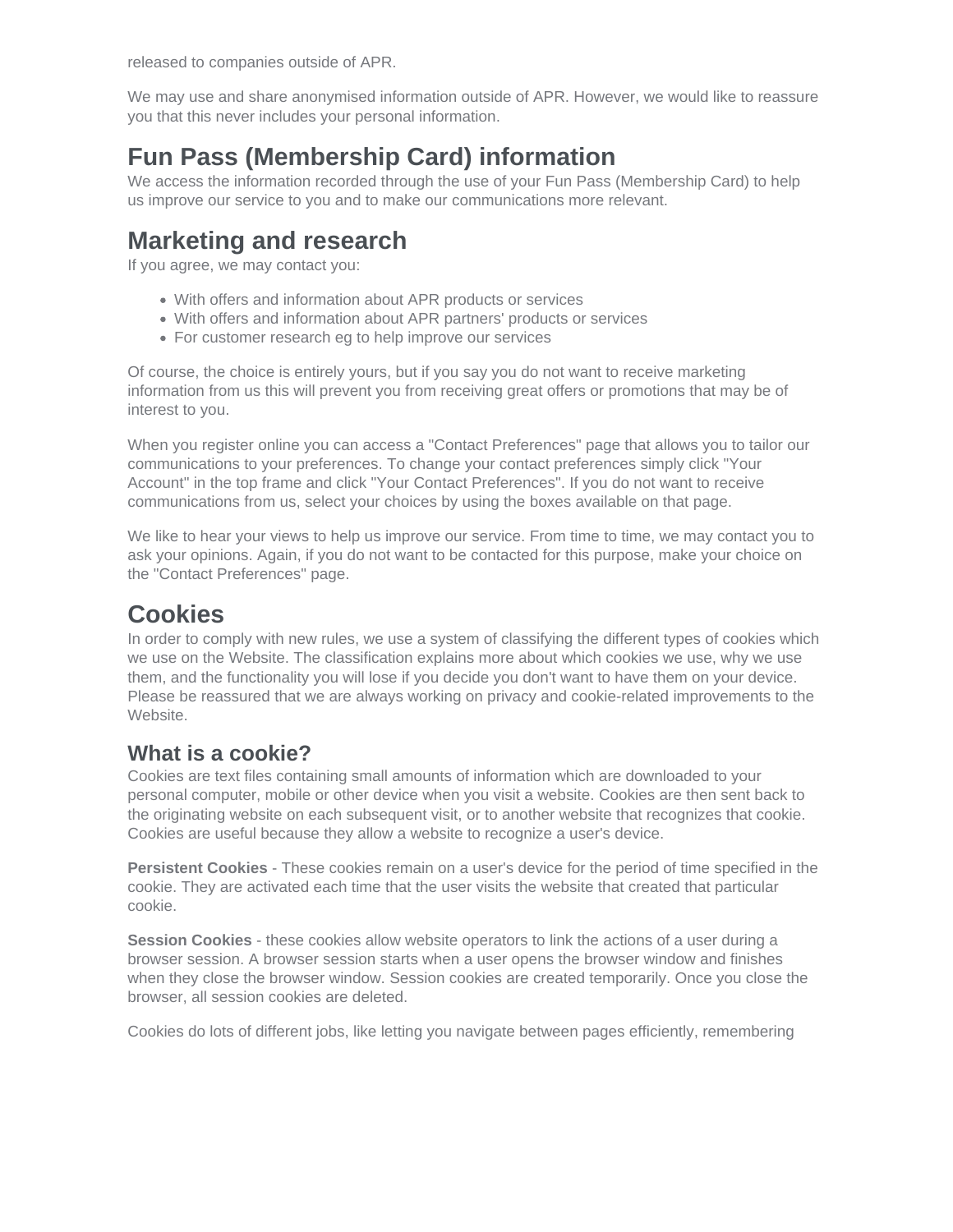your preferences, and generally improve the user experience. They can also help to ensure that adverts you see online are more relevant to you and your interests.

You can find more information about cookies at [allaboutcookies.org](http://allaboutcookies.org)

#### Cookies used on the Website

A list of all the cookies used on the Website by category is set out below.

#### Strictly necessary cookies

These cookies enable services you have specifically asked for. For those types of cookies that are strictly necessary, no consent is required.

These cookies are essential in order to enable you to move around the Website and use its features, such as accessing secure areas of the Website. Without these cookies services you have asked for, like online purchases via our shopping cart, cannot be provided.

#### Functionality cookies

These cookies remember choices you make to improve your experience. By using the Website, you agree that we can place these types of cookies on your device.

These cookies allow the Website to remember choices you make (such as your user name, language or the region you are in) and provide enhanced, more personal features. These cookies can also be used to remember changes you have made to text size, fonts and other parts of web pages that you can customise. They may also be used to provide services you have asked for such as watching a video or commenting on a blog. The information these cookies collect may be anonymised and they cannot track your browsing activity on other websites.

#### Targeting cookies

These cookies collect information about your browsing habits in order for us to make offers that are relevant to you and your interests.

These cookies are used to determine information relevant to you and your interests. They are also used to limit the number of times you see any of our offers, as well as help measure the effectiveness of an offering campaign.

#### Using browser settings to manage cookies

The Help menu on the menu bar of most browsers will tell you how to prevent your browser from accepting new cookies, how to have the browser notify you when you receive a new cookie and how to disable cookies altogether. You can also disable or delete similar data used by browser add-ons, such as Flash cookies, by changing the add-on's settings or visiting the website of its manufacturer.

However, because cookies allow you to take advantage of some of the Website's essential features, we recommend you leave them turned on. For example, if you block or otherwise reject cookies you will not be able to add items to your Shopping Cart, proceed to Checkout, or use any of our products and services that require you to Sign in. If you leave cookies turned on, remember to sign off when you finish using a shared computer.

#### Disclosing your information

We will never disclose your information to anyone outside APR except where we have your consent or where we are required or permitted to do so by law.